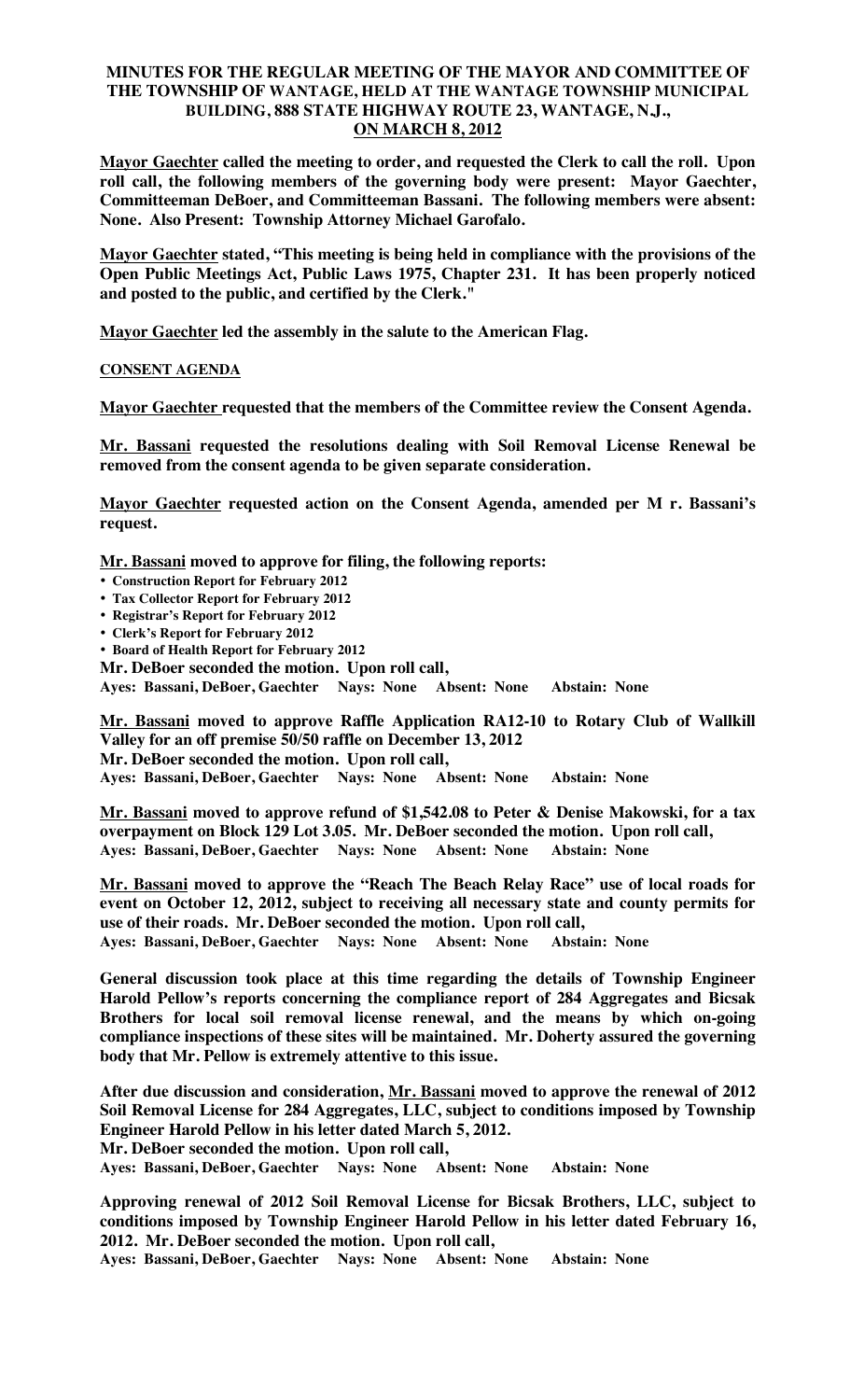# **PAGE TWO OF THE MINUTES OF MARCH 8, 2012**

## **ADMINISTRATOR REPORT**

**Offer of gifting of Land: Mr. Doherty explained the details of a proposal for gifting an undersized tract of land in Lake Neepaulin Block 68, Lot 42, to Wantage Township. After review and consideration, Mr. Bassani moved to authorize the Township Attorney to take the next step in the process for accepting this offer. Mr. DeBoer seconded the motion. Upon roll call, Ayes: Bassani, DeBoer, Gaechter Nays: None Absent: None Abstain: None**

**Mr. Doherty also offered a courtesy reminder of the need to, at some point, address the Ryan Road Drainage concern raised by Mr. Craig several meetings ago.** 

**Mr. Doherty presented an application for membership in the Wantage Fire Department for consideration of the governing body.**

**Mr. DeBoer moved to accept the membership application of Anthony Demarco of Wantage, NJ in the Beemerville Company #2 Fire Department. Mr. Bassani seconded the motion. Upon roll call,** 

**Ayes: Bassani, DeBoer, Gaechter Nays: None Absent: None Abstain: None**

**ATTORNEY REPORT: None.**

## **COMMITTEE REPORTS:**

**Mr. DeBoer stated a desire to reconsider the award of contract to ABCode for Alarm Monitoring Services at the Town Hall and Dog Pound. Mr. DeBoer made a motion to reconsider this award of contract. After due discussion and consideration, no second was offered to the motion.** 

**Mr. Bassani inquired if a meeting with the employees has been scheduled regarding negotiations. Mr. Doherty explained that such a meeting was ready to be scheduled once he had the final, finishing touches on the governing body's position for an offer to the employees. The members of the governing body agreed to enter into a brief executive session this evening to discuss negotiations.** 

**Mr. Bassani asked for an update on the bills which would amend the Open Public Records Act and the Open Public Meetings Act, currently being given consideration by the State Legislature. Mr. Doherty offered a brief update in response.**

**Mr. Bassani requested Mr. Doherty to remind the Colesville Fire Department that the governing body was still awaiting their submission of the annual budget operations statement for their fire company.**

## **OLD BUSINESS: None**

**Status of Negotiations with Employees Collective Bargaining Units: Per previous discussion, the members of the governing body agreed to enter into closed executive session later in this evening to discuss matters of negotiations.** 

**Tax Collection Rate for 2012 Municipal Budget: The governing body reviewed consideration of a suggestion from the Auditor regarding the calculation to be used for the 2011 tax collection rate for the 2012 municipal budget. After general consideration, the members of the governing body expressed consensus with the recommendation of the Chief Finance Officer to maintain the calculation as presented during the budget work sessions of the governing body.** 

**Request For Presentation - Laser I: Mr. Edward Mainardi addressed the governing body on the topic of the New Jersey Amusement Games Licensing Law and the impact on his business because said law is not currently authorized within Wantage Township. Mr. Mainardi requested the governing body place a question on the November Ballot which would enable local licensing under the New Jersey Amusement Games Licensing Law. General consideration of the details of such a question took place, as well as the history and outcome of the same question having been posed and defeated in 2007. After due consideration, the members of the governing body expressed openness to further consider this request, and encouraged Mr. Mainardi to present Mr. Doherty with further details and responses to issues and questions raised this evening, for the further review of the governing body.**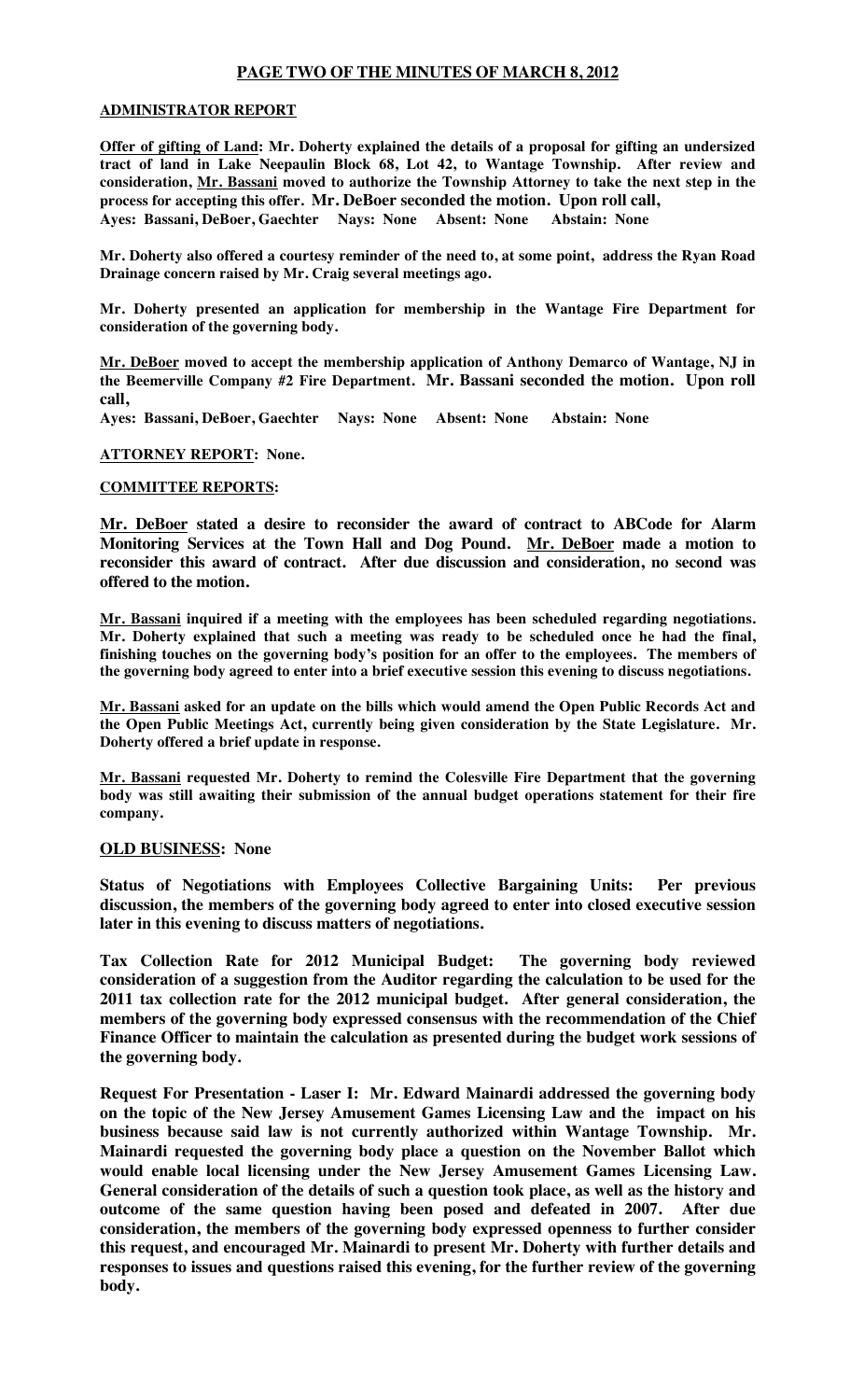# **PAGE THREE OF THE MINUTES OF MARCH 8, 2012**

## **NEW BUSINESS**

### **Presentation on Homestead**

**Ms. Debbi Williams-Sickel addressed the governing body on the topic of "Save The Homestead", representing a group of people within Sussex County who wish to convince the Freeholder Board to reconsider their decision to sell the Homestead Care Facility.**

**General discussion took place regarding the group's suggestion that the Freeholders place this question on the ballot for approval of the voters prior to implementation. Mr. Garofalo suggested that the group review statutes, if they have not already done so, to ascertain whether or not what they propose can actually be made the subject of a binding referendum question.**

**Mayor Gaechter thanked Ms. Williams-Sickel for her presentation, and stated his belief that while the Wantage governing body appreciates her passion and respects her desires, this appears to be a county-wide issue, and that elected officials exist at the county level of government who have been entrusted by the voters to deal with this issue. Mayor Gaechter stated his belief that it would not be appropriate for the Wantage governing body to involve itself in this county-level issue.**

**Mr. DeBoer expressed an interest in exploring this issue further on an individual basis, as he is interested in knowing further details as a citizen.**

### **Quotation Results for 2012 Field Maintenance Program**

**Mr. Bassani moved to award the contract to Farmside Landscape & Design in the amount of \$12,090.00 as the lowest responsive, responsible quotation received.** 

**Mr. DeBoer seconded the motion. Upon roll call,** 

**Ayes: Bassani, DeBoer, Gaechter Nays: None Absent: None Abstain: None**

#### **Bid Results: Drainage Improvements on Old Clove Road:**

**Mr. Doherty presented the results of the bid solicitation for Drainage Improvements on Old Clove Road, stating for the record that the CFO has provided a certification of available funds to award this contract. Mr. Bassani expressed an interest in the level of variation on several individual line items within the bid specification results, and agreed to discuss same with Township Engineer Harold Pellow.**

**Mr. Bassani moved to award the bid for this project to Savage Equipment Co., Inc., of Hewitt, NJ in the amount of \$58,417.44. Mr. DeBoer seconded the motion. Upon roll call, Ayes: Bassani, DeBoer, Gaechter Nays: None Absent: None Abstain: None**

### **Place To Place Transfer of Liquor License**

**Mr. DeBoer moved to approve the place to place transfer of liquor license 1924-33-008, for Wantage Liquor Outlet, as follows:**

**WHEREAS, on January 23, 2012, an application was filed for a Place to Place transfer of Plenary Retail Consumption License #1924-33-008-007, issued to Jersey Innovative Investments LLC, for an active license in the Township Of Wantage, New Jersey; and**

**WHEREAS, said application seeks approval to transfer the said license from premises identified as 205 State Highway 23 North, Store 8, to new premises identified as 205 State Highway 23 North, Store 7, and**

**WHEREAS, proof of publication of the said pending application for transfer has been submitted, and no objection from the public has been filed against this proposed transfer; and**

**WHEREAS, the submitted application form is complete in all respects, and the transfer fees have been paid; and**

**WHEREAS, the applicant is qualified to be licensed according to all standards established by Title 33 of the New Jersey Statutes, regulations promulgated thereunder, as well as pertinent ordinances and conditions consistent with Title 33;** 

**NOW, THEREFORE, BE IT RESOLVED, that the Mayor and Committee of the Township Of Wantage in Sussex County, New Jersey, does hereby approve, effective March 9, 2012, the place to place transfer of the aforesaid Plenary Retail Consumption License.** 

**Mr. Bassani seconded the motion. Upon roll call,**

**Ayes: Bassani, DeBoer, Gaechter Nays: None Absent: None Abstain: None**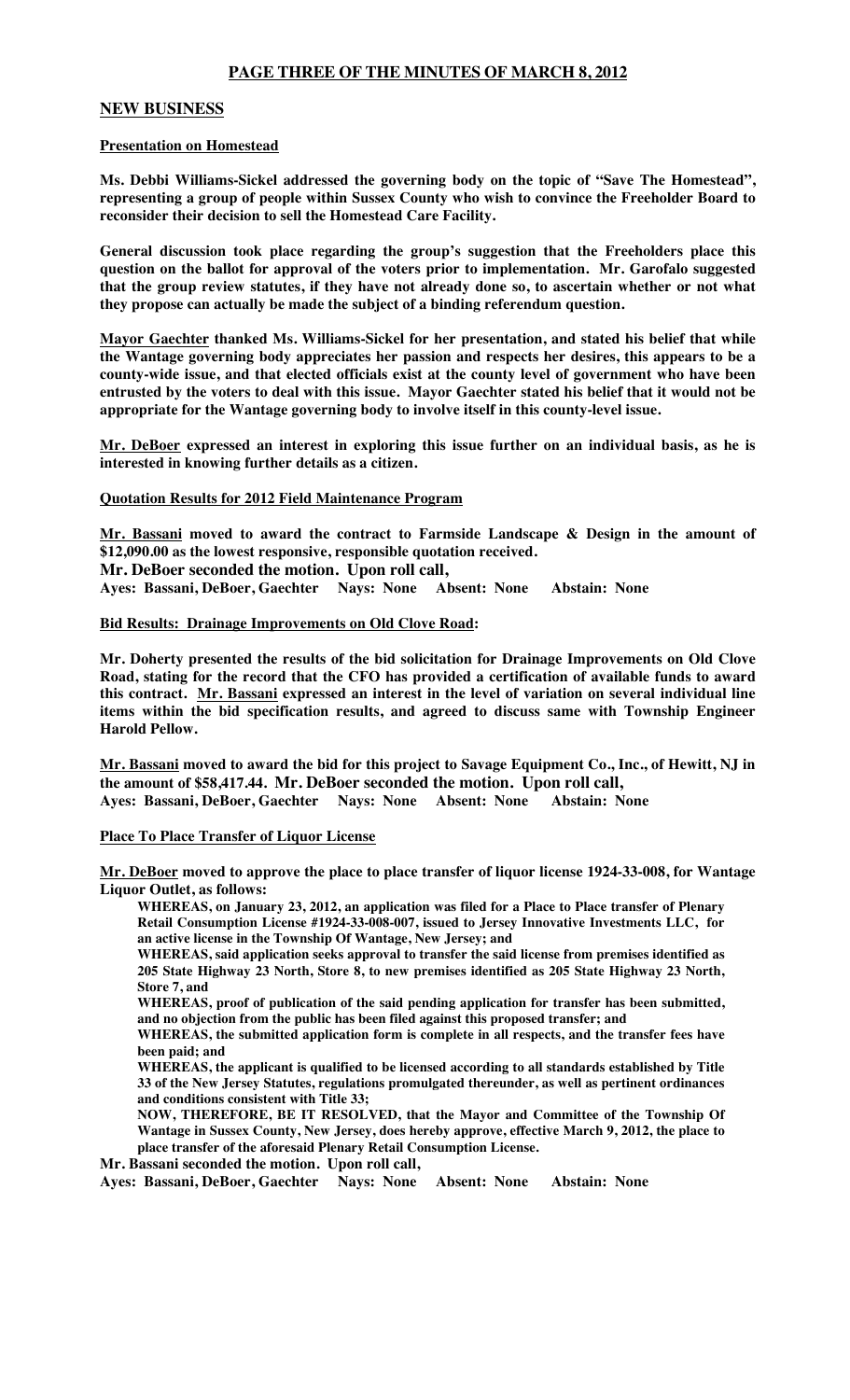# **PAGE FOUR OF THE MINUTES OF MARCH 8, 2012**

### **NEW BUSINESS, Continued**

### **Person To Person Transfer of Liquor License**

**Mr. DeBoer moved to approve the person-to-person transfer of liquor license 1924-33-003, from Charles Foreman Trustee in Bankruptcy for Tara Inn LLC, to Areteo LLC., as follows:**

**WHEREAS, on June 21, 2011, an application was filed for a person to person transfer of Plenary Retail Consumption License #1924-33-003-006, heretofore issued to Charles Foreman Trustee In Bankruptcy For Tara Inn, LLC, for an Inactive "pocket" license in the Township Of Wantage, New Jersey; and**

**WHEREAS, the Alcoholic Beverage Retail Licensee Clearance Certificate allowing for the Transfer of this license was issued by the New Jersey Division of Taxation on October 26, 2011, and**

**WHEREAS, the Township received a Special Ruling To Permit Renewal of this said Inactive License from the Director of the Division of Alcoholic Beverage Control pursuant to NJSA 33:1-12.39 on October 27, 2011, and said license was renewed for this current licensing term by the Township of Wantage on November 11, 2011, and**

**WHEREAS, the criminal background check conducted by the New Jersey State Police has been concluded, and**

**WHEREAS, proof of publication of the said pending application for transfer has been submitted, and no objection from the public has been filed against this proposed transfer; and**

**WHEREAS, the submitted application form is complete in all respects, and the transfer fees have been paid; and**

**WHEREAS, the applicant is qualified to be licensed according to all standards established by Title 33 of the New Jersey Statutes, regulations promulgated thereunder, as well as pertinent ordinances and conditions consistent with Title 33; and**

**WHEREAS, the applicant has disclosed the source of all funds used in the purchase of the license and the licensed business and all additional financing obtained in connection with the licensed business;** 

**NOW, THEREFORE, BE IT RESOLVED, that the Mayor and Committee of the Township Of Wantage in Sussex County, New Jersey, does hereby approve, effective March 9, 2012, the transfer of the aforesaid Plenary Retail Consumption License to Areteo, LLC, trading as The Stuffed Olive, and does hereby direct the Township Administrator Clerk to endorse the license certificate to the new ownership as follows: "This license, subject to all its terms and conditions, is hereby transferred to Areteo, LLC, trading as The Stuffed Olive, effective March 9, 2012."**

**Mr. Bassani seconded the motion. Upon roll call, Ayes: Bassani, DeBoer, Gaechter Nays: None Absent: None Abstain: None**

### **Approval of Minutes**

**Mr. Bassani moved to approve the Regular and Executive Session Minutes of the meeting held on February 9, 2012. Mr. DeBoer seconded the motion. Upon roll call,**

**Ayes: Bassani, DeBoer, Gaechter Nays: None Absent: None Abstain: None**

## **OPEN PUBLIC SESSION**

**Mayor Gaechter opened the meeting to the public at this time, for any questions or comments involving the good and welfare of the community.** 

**Mr. Donald Bassani expressed concern with the ability of the public to hear the governing body during the meeting's discussions.**

**The members of the governing body apologized for this, and agreed to further investigate expressed concerns with the public address system. The Mayor encouraged the public to make known immediately if such a problem is occurring in the future, as the governing body is not in a position of being able to hear what the public can or cannot hear while sitting on the dais.**

**Mr. William Gettler, Gemmer Road, expressed concerns and offered data regarding tax burden, school student population, and his continued opposition to the Compliance Plan; and offered comments and observations regarding a court case involving animal and zoning concerns on a Wantage property, which was recently heard in Vernon Municipal Court.** 

**Mrs. Kathy Gorman spoke in favor of the Compliance Plan, offering examples of property valuations within Lake Neepaulin.**